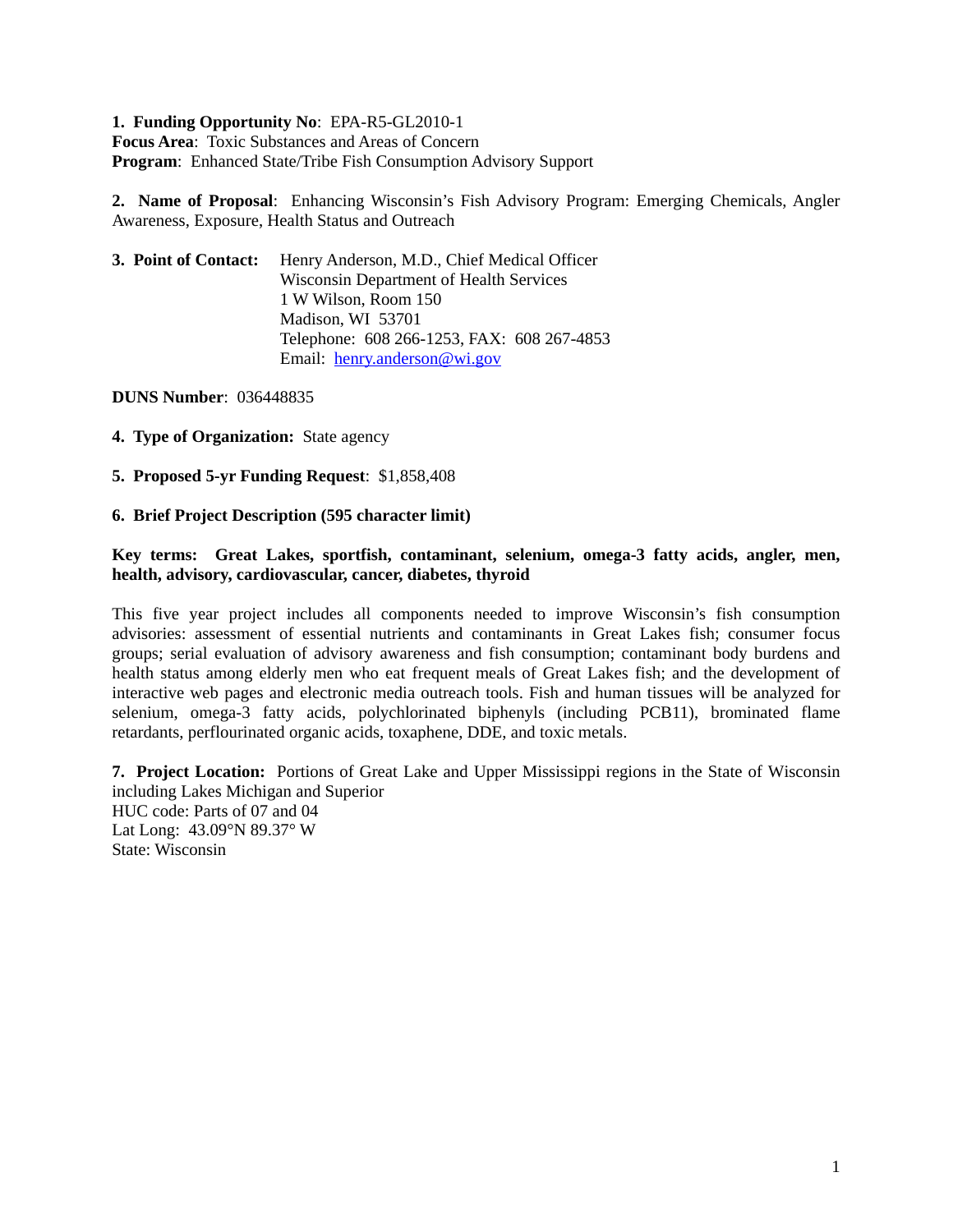# **8. Full Project Description:**

*Primary Study Goal: Increase protection of Great Lakes fish consumers through scientifically-sound consumption advice which will lower human tissue concentrations of mercury, PCBs, DDE and other persistent pollutants while encouraging consumption of fish high in beneficial nutrients.* 

Fish has long been recognized as a nutritious, low-fat source of dietary protein and essential fatty acids and several studies have confirmed a protective effect of fish consumption against heart disease (Kris-Etherton et al., 2003). As a result of this finding, adults, especially those who have a family history or underlying risk factor for cardiovascular disease, are encouraged to reduce their consumption of red meats and to eat fish at least twice a week (AHA, 2008). As a result of these recommendations, fish consumption has increased over the past decade. Aggressive promotion of this change in the American diet has raised concerns among some experts because regular consumption of older predatory fish, such as walleye, northern pike, shark and swordfish currently constitutes the single largest source of human exposure to methylmercury (Knobeloch et al. 1995; Mahaffey et al, Hightower and Moore, 2003). The Wisconsin DNR has monitored fish from the Great Lakes basin since the 1970s and high concentrations of PCBs and other contaminants have been documented in several species of fish. In addition to the historic contaminants such as PCBs and mercury, other chemicals of concern have recently emerged, further complicating communication with the public. For example, perfluorinated chemicals used to coat cookware and protect fabrics against stains have been detected in fish harvested from the Mississippi River. Brominated flame retardants and persistent pesticides are also of concern to public health officials and fisheries managers who share responsibility for ensuring the safety of local sportfish.

To achieve measurable human behavior modification requires commitment and persistence and a long term, multi-pronged strategy. Over a five year period Wisconsin will engage multiple partner communities and employ a logical progression of activities which will strengthen the scientific basis for fish consumption advisories, help achieve a better understanding of the risks and benefits of sport fish consumption and employ modern risk communication strategies to effectively elicit fish consumption behavior changes which will result in reduced human body burdens of persistent, bioaccumulative contaminants found in the Great Lakes fishery. In addition to comparing the association between ingestion of Great Lakes fish with angler body burdens for mercury and polychlorinated biphenyls which has already been well established, we will compare fish ingestion rates - considering species, size and location of catch - to human body burdens of several recently detected environmental contaminants including perflourinated organic acids, flame retardants, and PCB11 for which the role of fish consumption is less certain. We will work with the Great Lakes Consortium for Fish Consumption Advisories (Consortium) to translate our result into an improved advisory program. For example, study findings may support the development of outreach materials for newly identified contaminants of concern or to expand information about beneficial nutrient levels in various Great Lake sportfish.

# **Project Relevance**

This proposal fits GLRI Action Plan focus areas of Toxic Substances and Areas of Concern and Accountability, Monitoring, Evaluation, Communication, and Partnerships and addresses the Great Lakes Regional Collaboration (GLRC) recommendation to protect human health through consistent and easily accessible basin-wide messages on fish consumption. It is also consistent with the priorities of Wisconsin's Great Lakes Strategy in that it will inform programs aimed at the protection of human health against adverse effects of toxic chemicals that have entered the Great Lakes ecosystem. Our goal is to improve human health by encouraging families to eat locally-caught fish as part of a varied, healthy diet. However, it is important for frequent consumers of these fish to eat species that are rich in beneficial nutrients and low in toxic contaminants that often bioaccumulate in the aquatic food chain.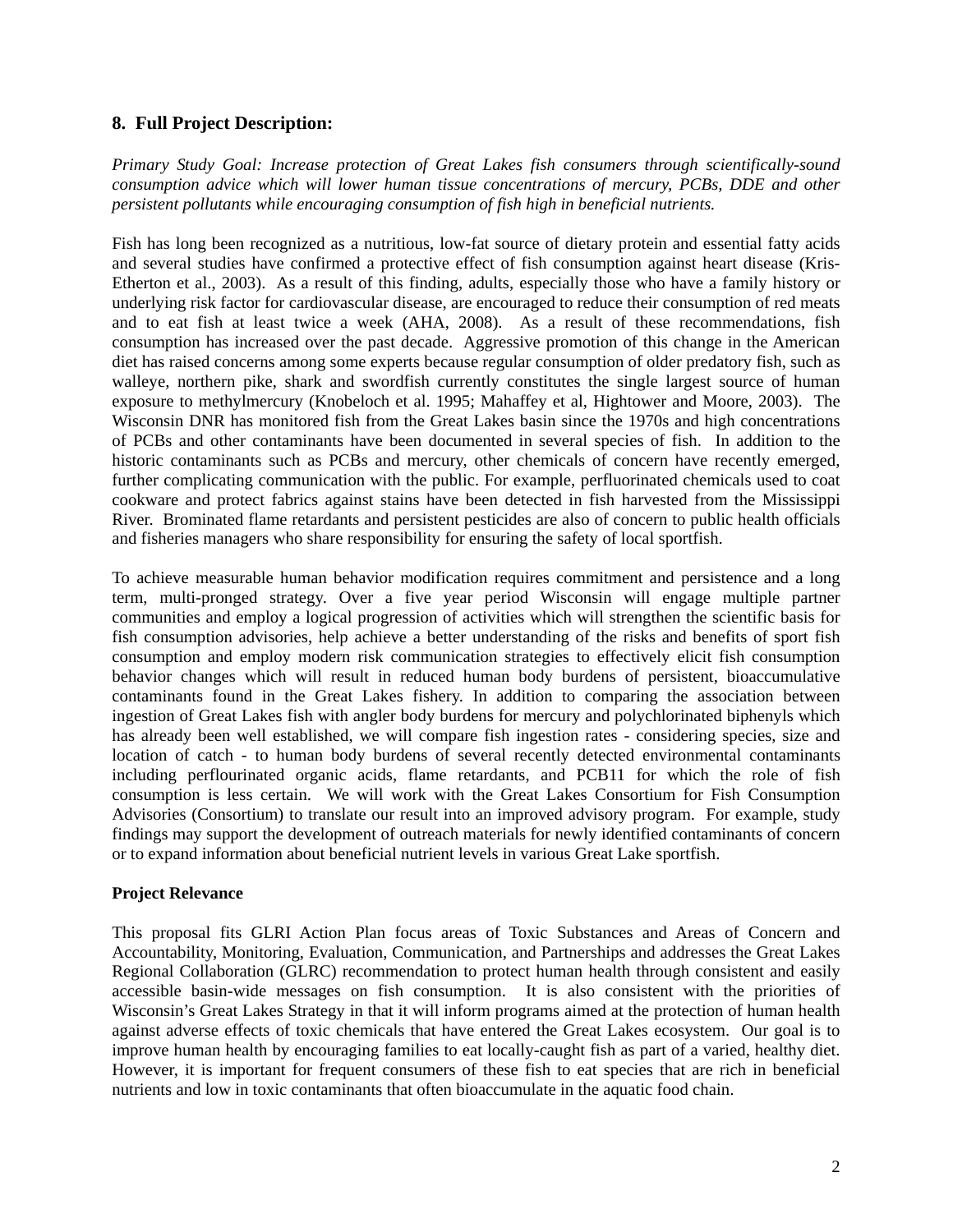### Objective 1: Improve our understanding of the human health risks and benefits of eating sport fish from the Great Lakes

# *Sport fish consumer surveys*

In Year 1, in collaboration with Cornell University and the Consortium, Wisconsin will participate in the design, implementation and analysis of a mailed survey that will include at least 1,000 Wisconsin fishing license holders who regularly consume sport-caught fish. The Consortium basin-wide survey of 8,000 anglers will provide uniformly collected core information allowing comparison of all eight Great Lakes states and provide a baseline (snapshot) measure of Wisconsin advisory effectiveness. Once the Consortium survey is finalized, Wisconsin will assure that our state's sample size is large enough to estimate population parameters at a reasonable level of accuracy for key subgroups such as our proposed emphasis on older male anglers. The core Consortium survey will collect information about current fish consumption behaviors and factors influencing those behaviors (informed by the Theory of Planned Behavior). These factors include:

- Current and preferred sources of information about fish consumption and health.
- Awareness of fish consumption advisories.
- Beliefs about the outcomes associated with following advisories and evaluation of the desirability of these outcomes.
- Other individuals or groups who have an influence on respondents' fish consumption behaviors.
- Constraints on following fish consumption advisories.
- Demographic variables such as age, gender, residence, income, education, and race.

In addition to older male anglers, Wisconsin's emphasis will include the role of health status and outcomes as they influence consumption behavior. If necessary, Wisconsin we will augment the Consortium survey with funds from this grant to increase sample size and include health status questions concerning cardiovascular disease, diabetes, and cancer. In the survey design for Wisconsin we will emphasize collecting information on older men since previous studies have found higher sportfish ingestion rates and higher mercury and PCB levels among men over the age of 60 years (Knobeloch et al. 2005). Although not unique to Wisconsin, this group has received little emphasis in the existing Wisconsin advisory program. In addition, the collection of health status information is justified because the prevalence of cardiovascular disease, diabetes and cancer will be more common in this age group and is likely to influence their behavior.

In parallel with the Consortium mail survey development, Wisconsin will develop a more comprehensive internet based, Wisconsin specific on-line electronic survey tool that we will maintain throughout the duration of the program. Our goal will be to survey and enroll up to 5,000 additional anglers by the end of the third year. Recruitment methods may include a combination of mailings to licensed anglers and/or press releases, fliers, or links posted on Wisconsin sport fishing websites. Enrollment efforts will be focused on the Wisconsin AOCs and the survey may also prove a useful tool to those implementing the Health Care Provider education GLRI programs in Wisconsin. Study volunteers will complete the online survey that will collect demographic and health information as well as information about the number of years they have fished on the Great Lakes and other water bodies, the locations on the water bodies where they regularly fish, the species and length of the fish they regularly catch and the number of sport fish they eat in a typical year. Upon completion of the survey, participants will be provided links to advisory communication materials, e-mail news sign-up, and other interactive tools in an effort to encourage ongoing awareness of state-issued advice to anglers.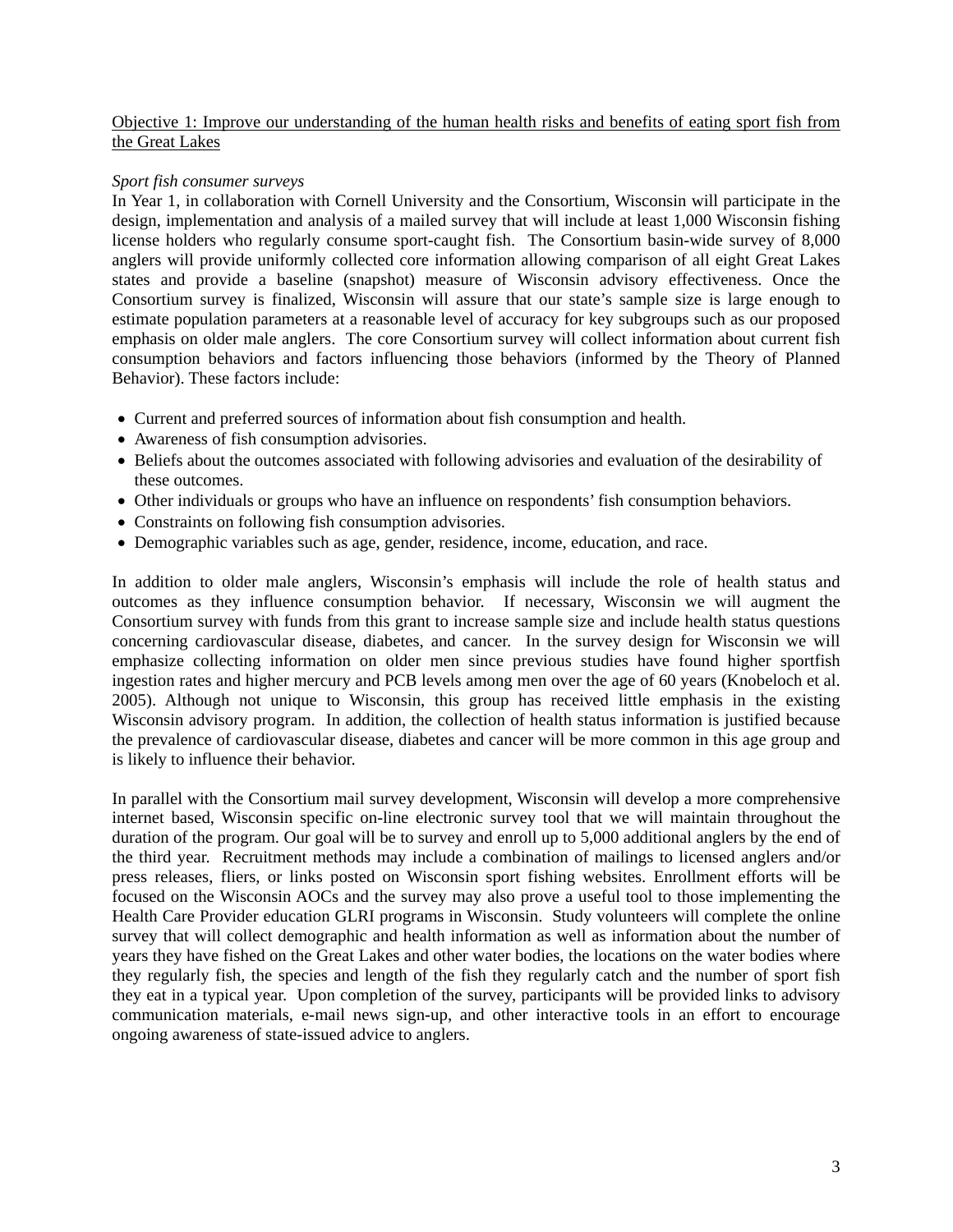#### *Human biomonitoring*

Utilizing the information available from the Consortium survey and the internet survey system collected during year 1, in Year 2, a small number of volunteers (up to 100) will be selected and invited to provide scalp hair samples for methylmercury analysis and a blood sample to be analyzed for mercury, polychlorinated biphenyls, polybrominated diphenyl ethers, perfluorinated compounds, selenium and omega-3 fatty acids. Ideally we would annually draw a biomonitoring sample from the survey data base during year 3 and 4 consisting of individuals with characteristics similar to those in the initial sample. This would allow us to monitor body burden trends.

Wisconsin has a unique resource in the Survey of the Health of Wisconsin (SHOW) program which is an ongoing, health survey modeled after the US National Health and Nutrition Examination Survey (NHANES) The SHOW has been operational for more than a year and examines a representative sample of Wisconsin adults. The survey includes questions on fish consumption. Biologic specimens are collected and stored. We propose to analyze up to 50 stored serum samples for fatty acids (omega-3s and 6s) in order to assess the adequacy of Wisconsin resident dietary omega 3s. If the existing samples prove insufficient, during year 1, SHOW will prospectively collect the necessary biologic specimens to allow characterization of Wisconsin and the prospectively collected samples analyzed.

This project is intended to address questions that have been raised regarding the risks and benefits associated with long-term ingestion of sport fish from the Great Lakes basin. Currently, fish intake is encouraged as a healthy, low-fat source of dietary protein. The American Heart Association and most nutritionists and health care providers advise adults to eat fish at least twice a week. However, in addition to essential nutrients, older predatory fish often contain a mixture of toxin chemicals that are persistent and bioaccumulative. Our study of a large cohort of Great Lake Charter captains and communitymatched controls found higher levels of DDT and PCBs in blood samples collected from those who had consumed sportfish from these lakes over a period of many years (Knobeloch et al., 2009). Assessment of mortality among this cohort found that fish consumption was protective against cardiovascular disease among the control population, which ate primarily purchased marine species, but was not protective among consumers of fish from the Great Lakes (Tomasallo et al., 2009). A protective effect of marine fish - but not freshwater fish - on cardiovascular disease was also recently reported by Levitan et al., (2009). The differential effects of marine versus freshwater fish on cardiovascular disease prevention is thought to be due to higher levels of selenium and omega-3 fatty acids in oily marine species such as salmon, sardines and other cold-water fatty species of fish (National Forum on Contaminants in Fish, 2009). A 1990 study by the Minnesota Sea Grant found high levels of omega-3 fatty acids in several species of Lake Superior fish (Addis, 1990). However, little data is available on levels of these nutrients in fish harvested from other Great Lakes or from inland lakes and streams.

This study will provide valuable information to state agencies and the clinical community regarding omega-3 fatty acid and selenium intake among Wisconsin residents. It will also assess angler awareness of consumption advisories that have been issued for commonly eaten fish from these waters. In addition, biomonitoring, in conjunction with consumption histories will allow us to evaluate the protectiveness of advisories against exposure to known and selected emerging chemicals that continue to affect the Great Lakes fishery and are known to pose serious health risks. By assessing fish intake, contaminant body burdens, omega-3 fatty acid and selenium levels and health indicators in a large cohort of older men, investigators will be able to assess the risks and benefits associated with consumption of fish from the Great Lakes basin.

Biomonitoring findings from this study will be relevant to the informational needs and priorities of the Great Lakes Restoration Initiative which has targeted several toxic substances found in the Great Lakes Basin and the Areas of Concern including mercury, PCBs and organochlorine pesticides. Defining human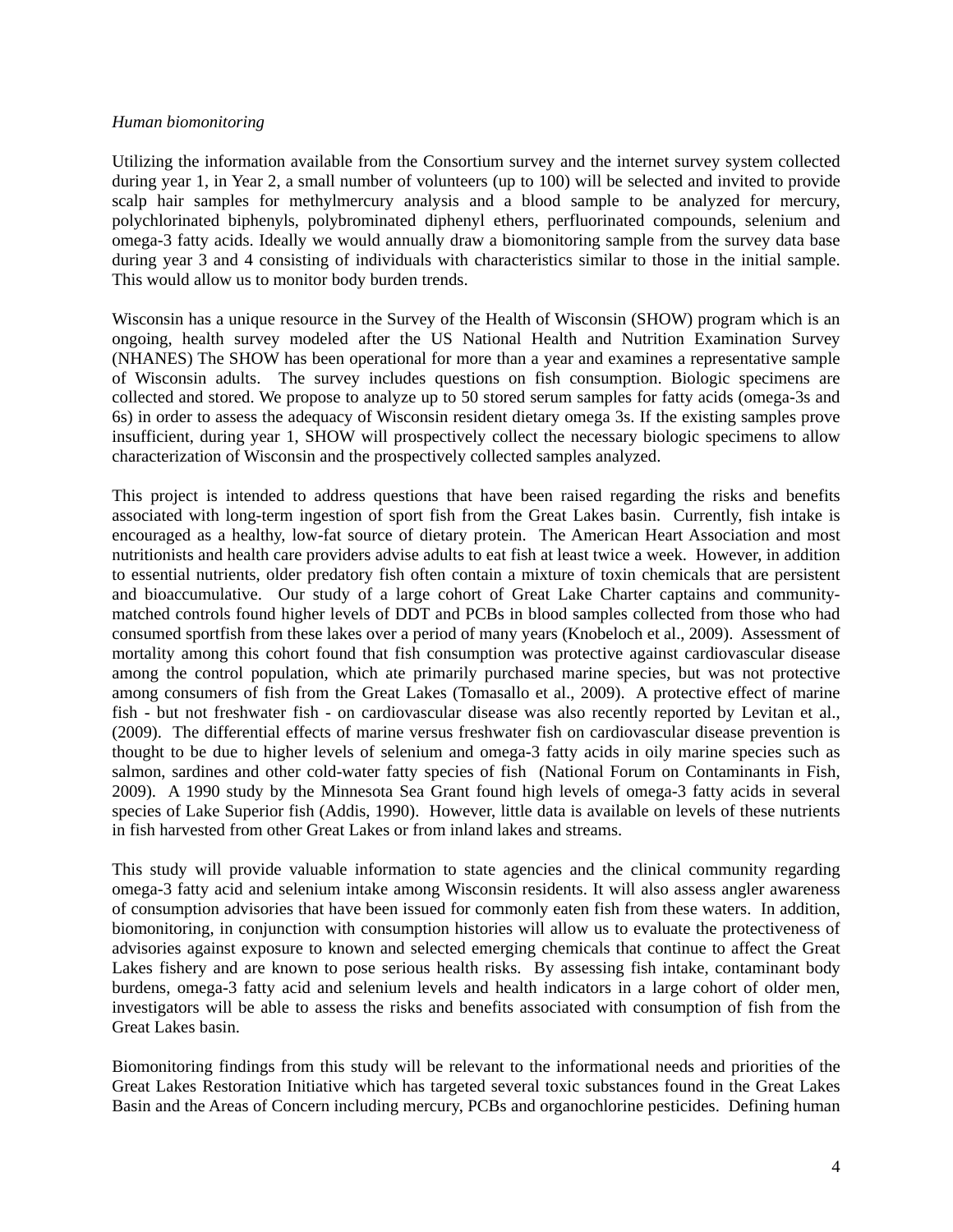exposure to these substances and establishing the relationship between individual exposure levels and ingestion of fish from identified areas on the Great Lakes or from lakes and rivers located near the Areas of Concern will help the GLRI assess progress toward The Great Lakes Strategic Plan goals of reducing contaminant levels in the Great Lakes fishery.

Objective 2: Expand the monitoring of GL fish to include chemicals of emerging toxicological concern as well as nutritional elements.

The Consortium will collaborate with the Clarkson University Research Team (Clarkson), or the current Great Lakes Fish Monitoring and Surveillance Program grantee, to produce comparable contaminant and omega-3 fatty acid data in fish across the basin by having a shared quality assurance project plan (QAPP). Clarkson will provide quality assurance/quality control oversight and coordinate technology transfer to state laboratories. The Wisconsin State Laboratory (WI SLH) of Hygiene will participate in that collaboration. Clarkson will develop standardized fish reference material (SRM) and experimental protocols for inter-laboratory validation of new methodology for selected analyses between participating state laboratories and Clarkson. This could include some assistance of analytical staff from Clarkson onsite as needed. Participating state laboratories will receive the pseudo SRM from Clarkson by month 5 of the project. Clarkson will transfer the method for analysis of omega-3 fatty acids to interested states and determine comparability by September 2010. Clarkson will work with the Minnesota Public Health Laboratory and the Wisconsin State Laboratory of Hygiene to determine comparability of perfluorochemical (PFC) methods by October 2010. Clarkson will work with the Michigan Bureau of Laboratories to determine comparability of toxaphene methods by July 2010.

Funding from this Wisconsin proposal will support the addition of several new environmental contaminants including perflourinated chemicals (PFCs), polybrominated diphenyl ethers (PBDEs), and other chemicals pending results of human biomonitoring; as well as selenium and omega-3 fatty acids to the suite of chemicals that are analyzed in samples from Wisconsin's routine fish monitoring program. Our budget request reflects only chemical analysis cost and not collection and processing costs which are covered by Wisconsin's fish contaminant monitoring program. PFCs and PBDEs will be examined in indicator species collected per routine collection schedule from Lakes Michigan and Superior, Wisconsin Areas of Concern, and inland comparison sites.

During the final years of the contract, fish tissue analysis may be expanded based on survey and biomonitoring findings to include the most popular Great Lakes sportfish and any newly-identified contaminants found in anglers. Limited information is currently available on beneficial nutrients such as selenium and essential fatty acids in Wisconsin sport fish so several species will be tested the first year and spatial and temporal variation will be examined in latter years of the project. This work will identify species of Wisconsin sport fish that are a significant dietary source of selenium and omega-3 fatty acids.

# Objective 3. Enhance Wisconsin's advisory programs to reflect Consortium and Wisconsin project findings to improve outreach

Utilizing the resources provided by the Consortium, Cornell University will complete an assessment of Wisconsin's current fish consumption health advisory communication program activities in and provide a written report by March 31, 2011. This work will focus on identifying: (1) messages, means of communication, and target audiences; and (2) opportunities for and barriers to greater coordination within Wisconsin and between states.

Working in partnership with the Consortium and Cornell Team will provide Wisconsin the opportunity to move beyond individual intuition and experience to more thoroughly assess needs of specific subpopulations, develop new materials, and evaluate effectiveness. Given the differences in information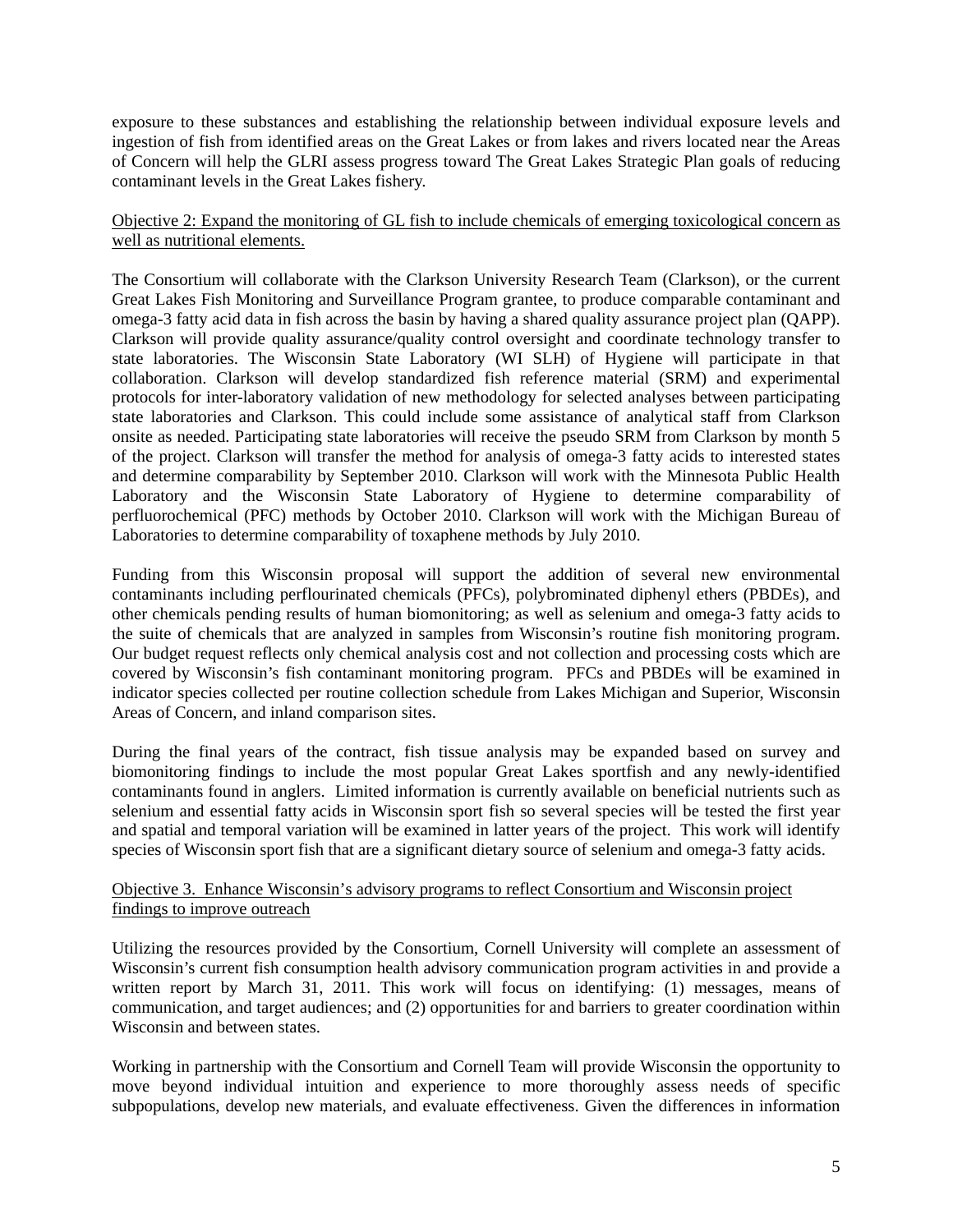needs of different at-risk groups, gathering background and contextual information about key audiences and field testing fish consumption advisory materials play a critical role in the success of risk communication efforts. Working with the Cornell Team Wisconsin will gain information needed to improve the effectiveness of our advisories to reduce the exposure of at-risk groups to toxic substances.

Wisconsin will host Consortium focus group sessions conducted by Cornell. A series of focus groups with key audiences will take place beginning in June 2010 and continue through March 2011. The purpose of these focus groups will be to identify factors that influence consumption of Great Lakes basin fish. Each focus group will be led by a Cornell researcher with the assistance of a Wisconsin staff member. In addition to leading the focus groups, the Cornell researcher will provide Wisconsin staff with training on how to conduct focus groups. Focus group discussions will be audio recorded, and these recordings will be transcribed. A content analysis of the transcripts will be conducted to categorize the factors influencing fish consumption for each group.

In year 2 Wisconsin will use the Cornell template to conduct additional focus groups in Wisconsin communities and will participate in the Consortium proposed New Mothers survey.

This proposal will improve Wisconsin's outreach to anglers and people who eat fish. We will evaluate and will anticipate being able to substantially improve the content of the Wisconsin Department of Natural Resource's fish consumption advisory webpage by increasing interactivity and specificity. The improvements will be implemented on the DNR fish consumption advisory website which will act as the hub and link to other important and pertinent websites. The project will investigate and pilot electronic outreach campaigns to increase awareness of fish consumption advice and utilize electronic media including audio, video, Govdelivery and approved social networking sites. Outreach improvements will be developed by assessing current website usage, external mentions, and electronic subscriptions to fish advisory messages. This project will evaluate and pilot the use of a Wisconsin fish advisory blog or a series of discussions focusing on advice for particular areas of the state or water bodies and with participants in the biomonitoring portion of this project. Leading and important bloggers, websites, and social networking websites will be identified and links to Wisconsin DNR's fish advisory homepage will be developed as appropriate. For example, we will increase the information on advice for local waterbodies on appropriate websites, blogs, and social media venues. The Consortium is submitting a complementary basin-wide proposal that will include monitoring, evaluation of outreach and communication, and advisory protocol needs (for example, how to incorporate data on beneficial omega fatty acids or determine the need for advice for PFCs and PBDEs).

# **Project Activities**

Year 1 funds will be used to:

- 1. Expand Wisconsin's ongoing fish tissue monitoring program to include several new contaminants of emerging concern as well as essential nutrients that protect against cardiovascular disease;
- 2. Participate in the leadership and implementation of the *Great Lakes Consortium for Fish Consumption Advisories* and assist the Consortium-supported program at Cornell University to complete an inventory and assessment of our existing program and conduct focus groups with three target "at risk" audiences;
- 3. Conduct a survey of up to a 1,000 licensed older, male Wisconsin anglers who eat frequent meals of fish from the Great Lakes or from inland lakes and rivers to assess advisory awareness, sportfish intake, and health status;
- 4. Develop and deploy an electronic, web-based survey tool to collect information about the quantity and type of sportfish anglers include in their diets, their awareness of and compliance with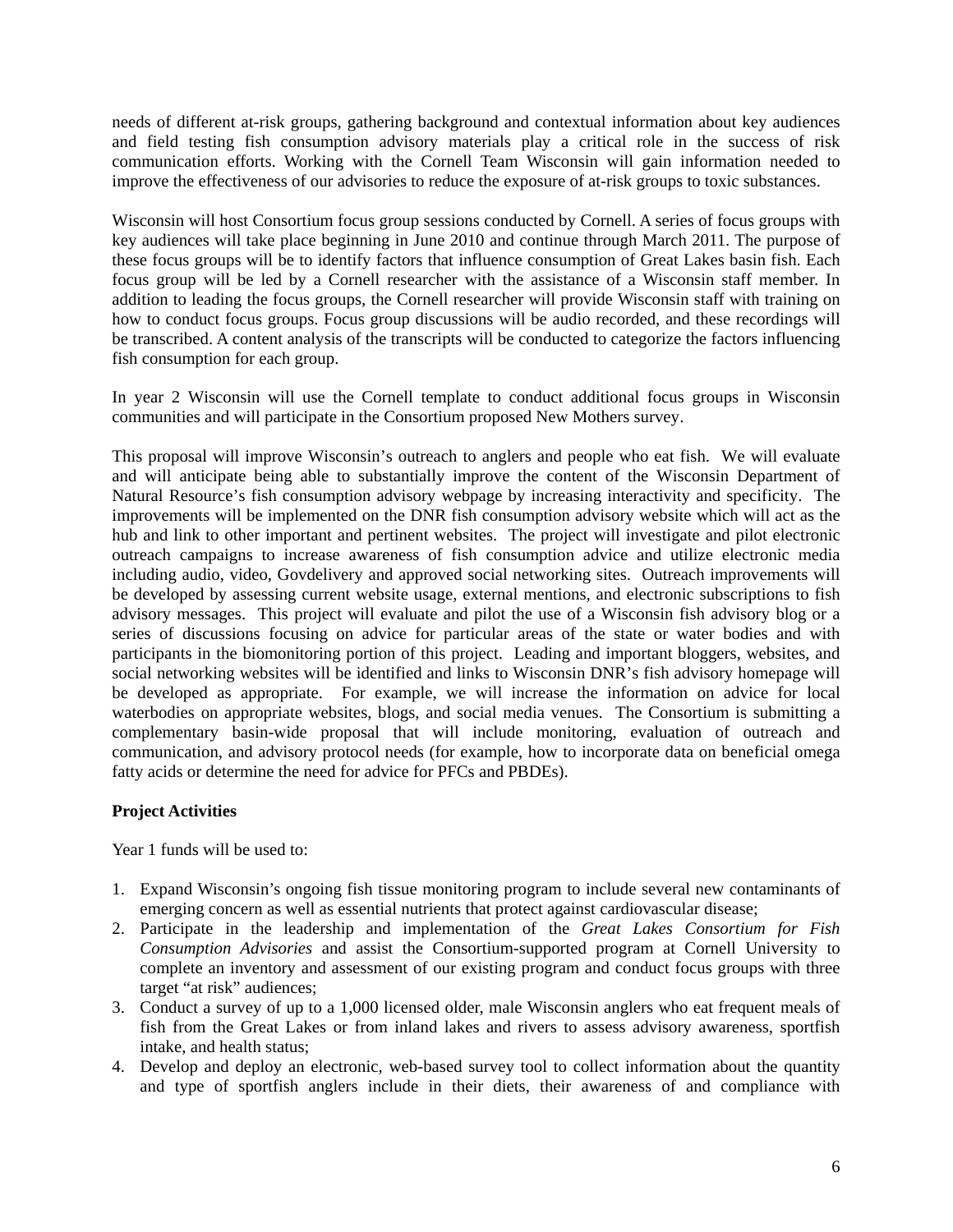Wisconsin's consumption advisory, and their health status including any history of cardiovascular disease, hypertension, diabetes, thyroid disorders, or cancer.

- 5. Analyze stored blood specimens of older Wisconsin residents who have participated in the Survey of the Health of Wisconsin (SHOW) study for selenium and omega 3 fatty acids.
- 6. Improve Wisconsin DNR's outreach to anglers by developing and maintaining interactive web pages and electronic media outreach tools.

Year  $2 - 5$  funds will be used to:

- 1. Use recommendations from Cornell University's focus group report to make our advisory program more effective;
- 2. In conjunction with partner communities (including the AOCs), Consortium states and the USEPA, implement a revised advisory program and conduct annual reviews of other Consortium state advisory programs for activities to add to our "Advisory Tool Box";
- 3. Collaborate and coordinate with GLRI grantees addressing the GLRI focus area of *health care provider organization outreach*;
- 4. Participate in Consortium activities to develop protocols for emerging contaminants;
- 5. Use an online survey to collect and track advisory awareness and sportfish intake information from older men who are licensed anglers; and
- 6. Collect blood and hair samples from a subset of anglers and analyze for methylmercury, polychlorinated biphenyls (including PCB11 which has been detected in urban air in Chicago and Cleveland but was not previously been included in our analyses), perfluorinated organic acids, halogenated flame retardants, selenium and omega-3 fatty acids. This suite of nutrients and contaminants will be better defined based on year 1 findings and other studies and those found in humans also be analyzed in the most frequently consumed sportfish pending on analytical methodologies.
- 7. Continue to supplement Wisconsin's fish contaminant monitoring program by adding new contaminants of emerging toxicological concern as well as essential nutrients in a subset of fish samples.
- 8. Continue to improve Wisconsin DNR's outreach to anglers by further improvement of web pages and electronic outreach tools.

Progress reports and summaries will be prepared and submitted based on time schedules defined in the contract.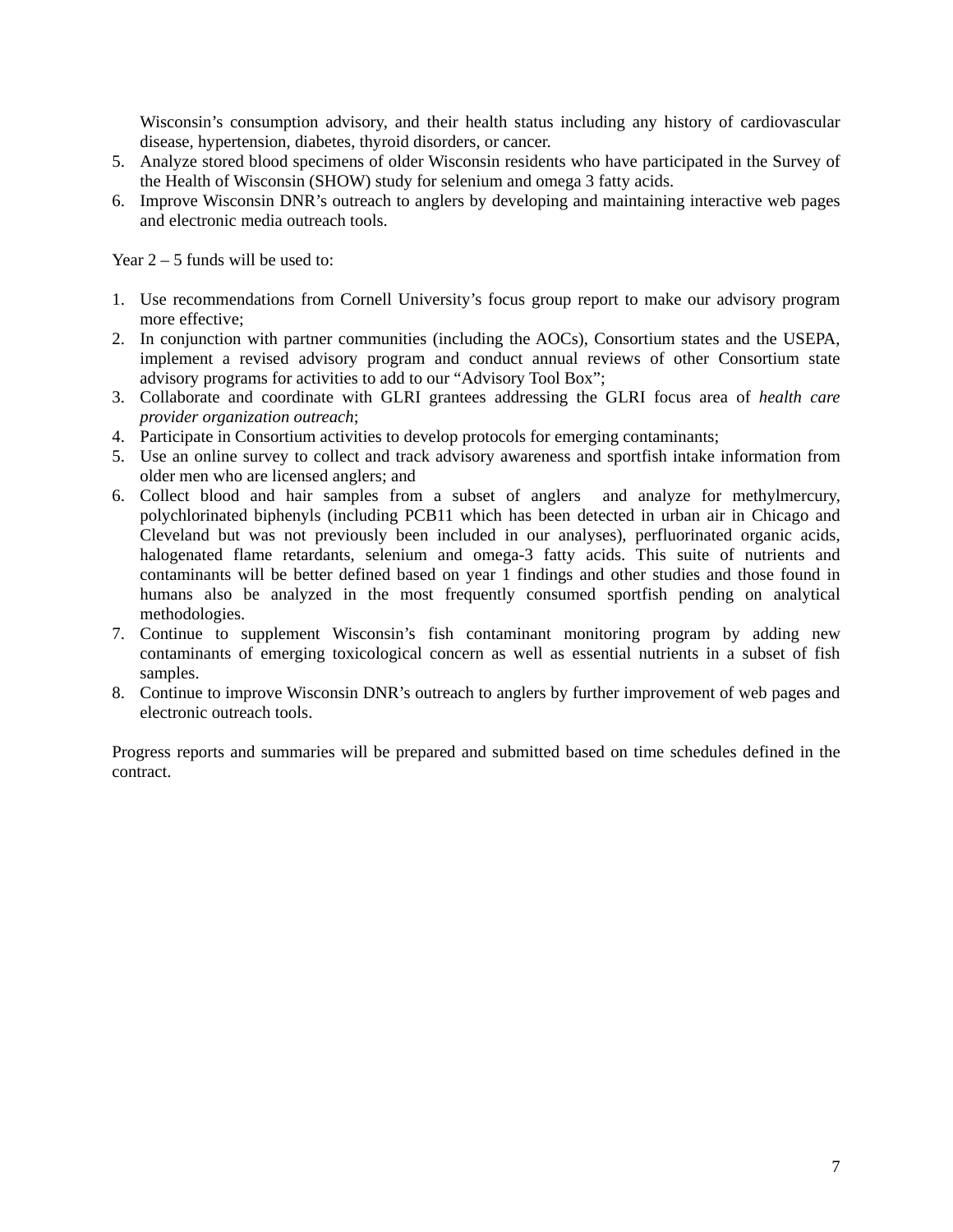# **Project Outline with Milestones and Measures of Progress**

| Year 1                                                 |                                                  |  |  |  |  |  |  |
|--------------------------------------------------------|--------------------------------------------------|--|--|--|--|--|--|
| <b>Milestones</b>                                      | <b>Measure of Progress</b>                       |  |  |  |  |  |  |
| In cooperation with GL Consortium Fish Advisory        | No. of samples collected and stored              |  |  |  |  |  |  |
| Enhancement Proposal select and store samples for      |                                                  |  |  |  |  |  |  |
| enhanced quantification of contaminants and nutrients  |                                                  |  |  |  |  |  |  |
| Analyze stored fish tissue samples for selenium,       | No. of samples analyzed for each analyte         |  |  |  |  |  |  |
| omega-3 fatty acids, PBDEs and PFCs                    |                                                  |  |  |  |  |  |  |
| Analyze serum samples from SHOW participants for       | No. of serum samples analyzed for each analyte   |  |  |  |  |  |  |
| omega-3 fatty acids and selenium                       |                                                  |  |  |  |  |  |  |
| Survey 1,000 anglers who live in the Areas of Concern  | No. of anglers who have completed the survey     |  |  |  |  |  |  |
| Develop and pre-test an online survey tool             | Completion of the survey                         |  |  |  |  |  |  |
| Submit study materials and methods to Human            | Application submission date and receipt of IRB   |  |  |  |  |  |  |
| <b>Subjects Review Committee</b>                       | approval for the study                           |  |  |  |  |  |  |
| Develop recruitment materials, mailings, fliers, press | % of required materials available at end of yr 1 |  |  |  |  |  |  |
| releases, etc.                                         |                                                  |  |  |  |  |  |  |
| Develop contracts with partners                        | No. of contracts that are finalized              |  |  |  |  |  |  |
| Prepare and submit annual progress report              | Date of submission                               |  |  |  |  |  |  |
| Year <sub>2</sub>                                      |                                                  |  |  |  |  |  |  |
| Deployan online survey for licensed anglers            | Date of deployment                               |  |  |  |  |  |  |
| Collect hair and blood samples from study volunteers   | No. of hair and blood samples delivered to the   |  |  |  |  |  |  |
|                                                        | laboratory                                       |  |  |  |  |  |  |
| Begin laboratory analysis of human tissue samples      | No. of analyses completed                        |  |  |  |  |  |  |
| Continue fish tissue analysis                          | No. of fish tissue analyses completed            |  |  |  |  |  |  |
| Publicize findings from year 1 fish tissue analysis    | No. of publications                              |  |  |  |  |  |  |
| Participate in New Mother's Study                      | No. of mother's surveyed                         |  |  |  |  |  |  |
| Prepare and submit annual progress report              | Submission date                                  |  |  |  |  |  |  |
| Year 3                                                 |                                                  |  |  |  |  |  |  |
| Continue online survey                                 | No. of completed surveys                         |  |  |  |  |  |  |
| Complete all hair and blood collection                 | No. of samples sent to laboratory                |  |  |  |  |  |  |
| Complete all archiving of fish tissue samples selected | No. of fish samples sent to laboratory           |  |  |  |  |  |  |
| for enhanced chemical and nutrient analysis            |                                                  |  |  |  |  |  |  |
| Continue laboratory analysis of human and fish tissue  | No. of analyses completed and verified           |  |  |  |  |  |  |
| Prepare and submit annual progress report              | Submission date                                  |  |  |  |  |  |  |
| Year <sub>4</sub>                                      |                                                  |  |  |  |  |  |  |
| Complete laboratory analyses                           | No. of unfinished analyses                       |  |  |  |  |  |  |
| Analyze data from human and fish tissue analysis       | Date of final summary report                     |  |  |  |  |  |  |
| Analyze data from the online survey                    | Date of final summary report                     |  |  |  |  |  |  |
| Prepare and submit annual progress report              | Submission date                                  |  |  |  |  |  |  |
| Publicize initial study findings                       | No. of publications and presentations            |  |  |  |  |  |  |
| Year 5                                                 |                                                  |  |  |  |  |  |  |
| Complete all analyses                                  | % of analyses not completed                      |  |  |  |  |  |  |
| Work with the Great Lakes Consortium to integrate      | No of consortium states that have adopted the    |  |  |  |  |  |  |
| findings into the uniform advisory                     | revised advisory                                 |  |  |  |  |  |  |
| Publicize study findings                               | No of publications                               |  |  |  |  |  |  |
| Conduct outreach to disseminate findings to the        | No. of outreach activities completed and no. of  |  |  |  |  |  |  |
| general public and to anglers                          | Wisconsin households reached                     |  |  |  |  |  |  |
| Prepare and submit final report                        | Submission date                                  |  |  |  |  |  |  |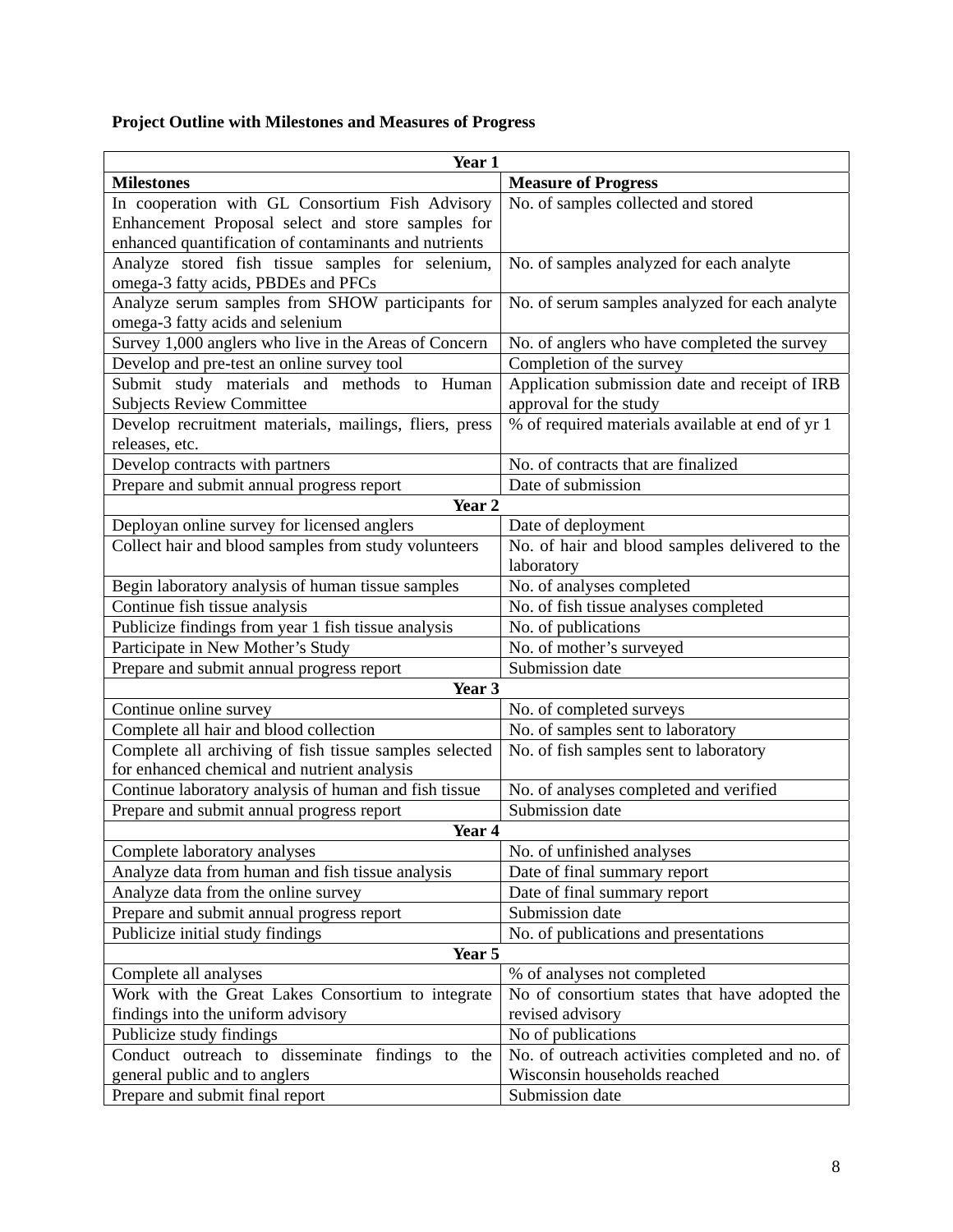# **9. Outcomes, Outputs and Expected Results**

This project will improve and enhance Wisconsin's fish advisory program by assessing exposure among people who eat fish, providing information on the relative risks and benefits of eating popular species of Wisconsin sport fish, and enhancing communications regarding fish consumption. Project outcomes include a more complete understanding of the nutritional and chemical content of freshwater fish from the Great Lakes Basin which will lead to increased awareness of Wisconsin and National fish consumption advice and better protection of the health of Wisconsinites who eat fish.

Fish are a traditional food for many Wisconsin families and is considered to be a healthy source of protein, selenium and other micronutrients. Recently, omega-3 fatty acids have been found to provide protection against cardiovascular disease and the American Heart Association and other groups encourages all adults to eat fish at least twice a week. However, while several species of marine fish are rich in omega-3 fatty acids, we know very little about levels of these nutritional oils in fresh water species. At the same time, there are concerns regarding the contamination of fish from the Great Lakes with persistent chemicals used for industrial processes or in household products. The literature is replete with articles that describe levels of PCBs, chlorinated pesticides, and mercury in fish harvested from the Great Lakes and other inland waters. At the same time, very little data is available regarding the presence of many of these chemicals in the Great Lake fishery although they are widely used and environmentally persistent.

Our study of a large cohort of Great Lakes anglers failed to confirm a beneficial effect of sport-caught fish intake on cardiovascular mortality rates (Tomasallo et al, 2009). In the past year, several other investigators have reported inconsistent findings regarding the cardiovascular benefits provided by dietary fish. Currently, the literature suggests that some fish are better than others at protecting against heart attacks and strokes and the best choice seems to be oily marine fish such as sardines and salmon. If it is true that fish from the Great Lakes are not rich enough in omega-3 fatty acids to protect older adults against heart disease, perhaps we should be even more concerned about the full array of industrial and household chemicals that are discharged to our waterways and accumulate in these fish.

# **Project Outputs**

This project will provide the following deliverables:

- 1. Omega-3 fatty acid and selenium levels in a statistically valid subsample of Wisconsin residents.
- 2. Local fish intake patterns and advisory awareness among 1,000 licensed anglers who live in an Area of Concern.
- 3. Advisory awareness and compliance rates among approximately 5,000 older men who fish on the Great Lakes and on Wisconsin waters.
- 4. Omega-3 fatty acid and selenium levels in older men who consume primarily freshwater fish and the contribution of locally-caught fish to their omega-3 intake.
- 5. Cardiovascular disease, diabetes, thyroid disease, and cancer rates among a cohort of approximately 5,000 older men who regularly consume fish from the Great Lakes Basin.
- 6. Levels of several persistent contaminants in commonly eaten sportfish from the Great Lakes Basin.
- 7. Levels of selenium and omega-3 fatty acids in commonly eaten sportfish from the Great Lakes Basin.
- 8. Contribution of Great Lake fish to human body burdens of contaminants found in the lakes and tributaries.
- 9. An improved, more comprehensive advisory for Great Lakes fish that is based on information about a broader array of contaminants as well as beneficial nutrients.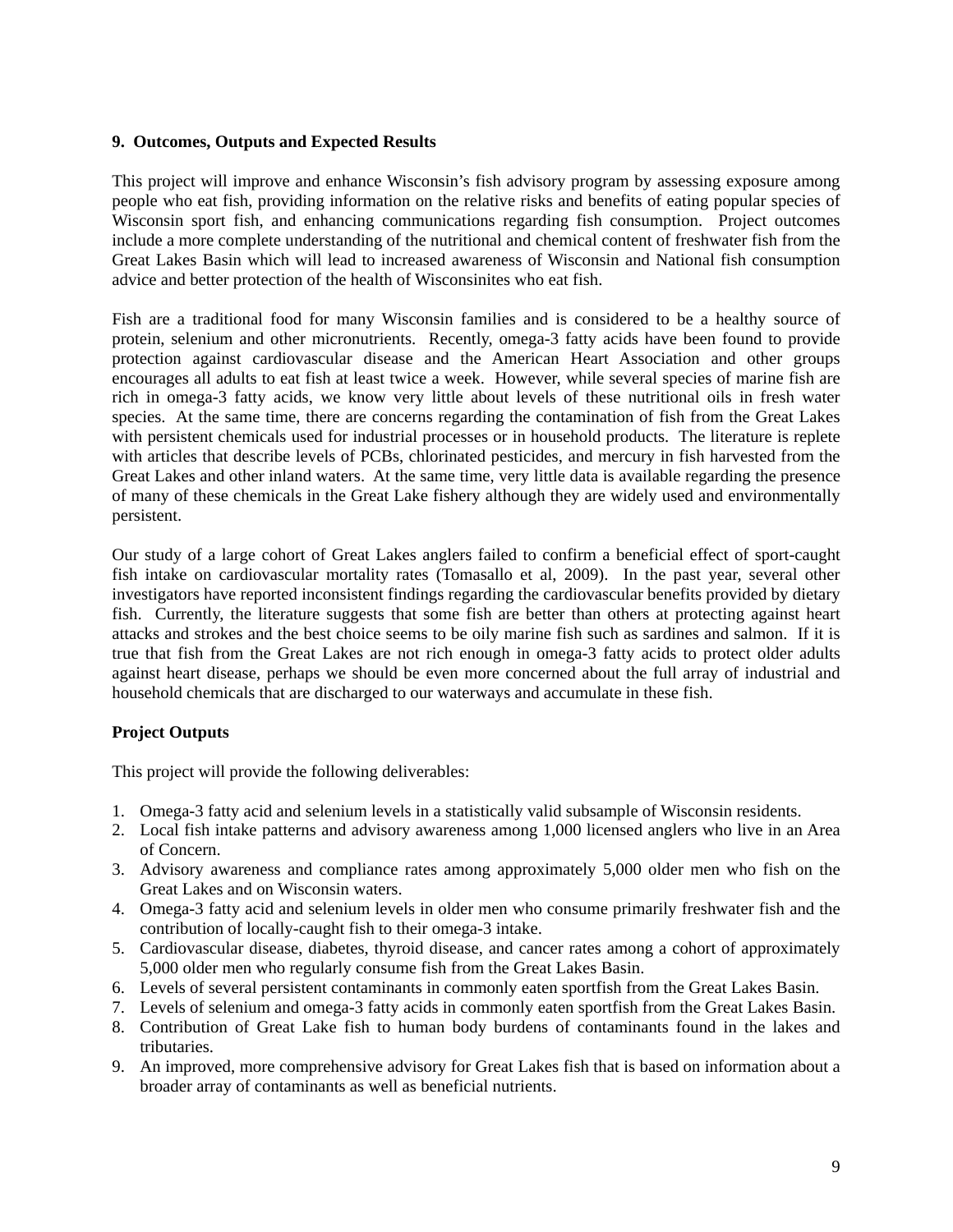10. Improved access to and use of Wisconsin's fish advisory websites and increased electronic-based communication of advisory information with anglers and others. A final report will document the efforts to improve communications and the final improvements that proved beneficial.

# **Expected Results**

This project will result in an improved advisory for Great Lakes sportfish that is a based on current measurements of nutrients and a broad array of contaminants. Currently, there is an untested assumption that people who don't eat fish are deficient in these nutrients. Yet, a variety of other foods, such as nuts and legumes, can provide these nutrients if consumed in sufficient quantities. We need to understand whether it is appropriate to advise everyone, including vegetarians who typically have lower cardiovascular disease rates than omnivores, to eat more fish. In addition, this project will provide sizeand location- specific information about nutrient and contaminant concentrations in the edible portion of several species of Great Lakes sport fish. This information will be used to assess the need for a more comprehensive and balanced consumption advisory. A secondary outcome is a more informed consumer and reduced risk of exposure to bioaccumulative toxins found in fish from these lakes.

This project is expected to result in:

- Better protection of fish consumers in the Great Lakes basin from harmful effects of environmental chemicals by improving the information on nutrient and contaminant levels in fish tissue and in people who eat locally-caught fish. This information will be valuable for determining how advisory protocols need to be improved or address emerging chemicals and beneficial nutrients
- Improved and increased communication of fish consumption advisories from Wisconsin DNR and DHS by enhancing our outreach program to facilitate public access to advisory information and encourage dialogue between the general public and health and environmental agencies
- A more informed advisory for Great Lakes fish that encourages consumption of fish that are high in nutrients and low in contaminants which will lead to enhanced protection of people who eat fish from the Great Lakes basin
- A more comprehensive protocol for revising advisories to reflect finding of fish and human tissue analyses that includes nutritional elements as well as legacy contaminants of the Great Lakes basin and chemicals of emerging concern
- Reduced exposure to PCBs, mercury and other persistent contaminants found in Great Lakes fish by better determining which legacy and emerging chemicals are of concern due to consumption of Great Lakes basin sportfish

# **10. Collaboration, Partnerships, and Overarching Plans**

This proposal has been developed jointly by the Wisconsin Department of Health Services and the Wisconsin Department of Natural Resources and will be implemented in collaboration with numerous partners in including the Wisconsin State Laboratory of Hygiene, the University of Wisconsin Survey Center and the University of Wisconsin Survey on the Health of Wisconsin (SHOW). Principals of this study are supportive of and will collaborate with the Great Lakes Consortium Fish Advisory Enhancement project that is also proposed for GLRI consideration. In addition, we will work with the Great Lakes Consortium for Fish Consumption Advisories to share findings from this study with principals of other GLRI funded studies such as the Cornell and Clarkson components of the Great Lakes Consortium Fish Advisory Enhancement project.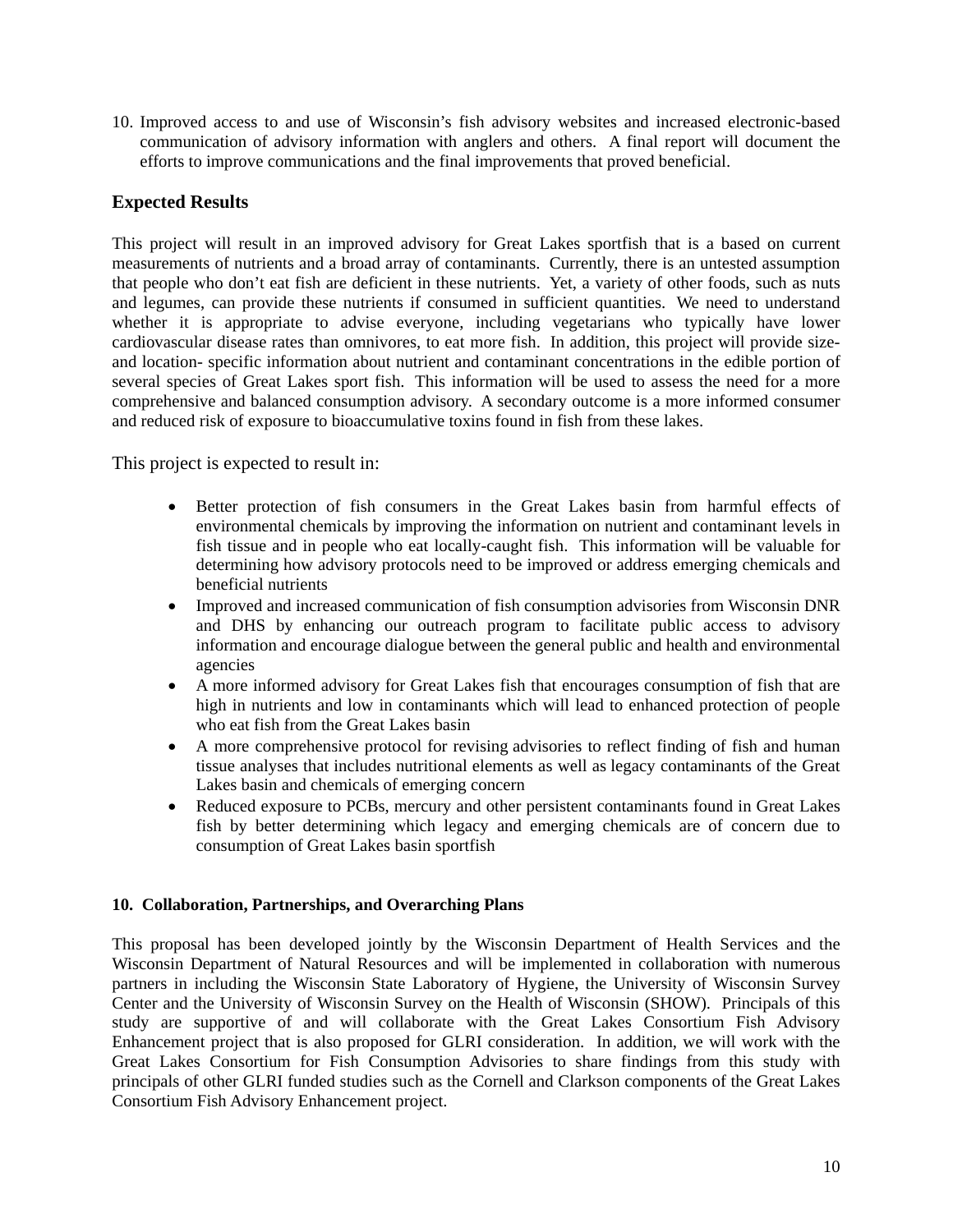The Consortium includes representatives from seven of the Great Lakes states who have been collaborating since the mid-1990s on tissue monitoring, consumption advisory (FCA) outreach/communications, survey design, protocol development, and evaluation of methods to incorporate quantitative integration of risks and benefits into fish advisory development.

This project is supportive of several overarching plans for the protection and restoration of the Great Lakes and addresses the Goal 6 of the Great Lakes Regional Collaboration (GLRC) to protect the general public from toxic substances through effective outreach and education, including protective fish consumption advice throughout the Great Lakes Basin Ecosystem. It is consistent with Wisconsin's Great Lakes Strategy in that it will promote programs to protect public health through monitoring and public information programs, enhance information on contaminants in humans and fish tissue, and improve the effectiveness of fish consumption advisories by evaluating and piloting the use of electronic outreach techniques and tools. The goal of this proposal is to improve our fish consumption advice by obtaining data to provide better information on the benefits of fish consumption, on the risks of fish consumption due to emerging pollutants, and by evaluating mediums for reaching anglers who eat Wisconsin's sport fish. The goal includes working with the Great Lakes Consortium to improve fish consumption advice and communication of advisories across the Great Lakes Basin. Lastly, the project would continue and expand on Wisconsin's fish contaminant monitoring and advisory programs which will forward the goals of Remedial Action Plans for the Areas of Concern in Wisconsin and the Lakewide Management Plan and Lake Superior Binational Plan.

# **11. Programmatic Capability and Past Performance**

The Wisconsin Department of Health Services (DHS) Division of Public Health will be the fiscal agent for this agreement. DHS receives several million dollars in federal grants annually and has broad experience in grant administration as well as in environmental and public health research. Project staff are located within the DHS/DPH/Bureau of Environmental and Occupational Health. These investigators have many years of experience in the area of environmental health providing a solid background to conduct the proposed project. The bureau maintains grant agreements with and administers programs for several federal agencies including the CDC, EPA, HUD and ATSDR. Systems are in place for contracting and monitoring agreements for services with public and private, profit and non-profit entities.

The Principal Investigators for this grant have worked together for nearly 20 years and have administered numerous EPA and CDC grants. Dr. Knobeloch is currently conducting a statewide study to assess barriers to well water testing and recently completed work on an EPA Great Lakes Program Office grant that assessed current mercury levels, fish intake and advisory awareness among volunteers in a 2004 mercury exposure study. Dr. Henry Anderson has more than 30 years of experience as an environmental and occupational health investigator. He serves as PI on numerous federal grants including more than ten that were focused on sportfish consumption and exposure to Great Lakes contaminants. Both Dr. Knobeloch and Dr. Anderson have served on numerous federal advisory committees and are considered to be experts in the field of toxicology, epidemiology and biomonitoring.

Ms. Schrank has worked in the Department of Natural Resources Bureau of Fisheries Management for more than 25 years and has managed Wisconsin's fish contaminant monitoring and advisory program for the Department for the last eight years which allocates services and analysis supported by state funds and federal grants totally \$100,000 to \$150,000 annually. She is a participating member of the Great Lakes Consortium for Fish Consumption Advisories. Recently, Ms. Schrank was project manager for and successfully completed a five year grant from Wisconsin's Focus on Energy that examined the temporal trends of mercury in fish. Ms. Schrank has a Masters Degree in environmental toxicology from the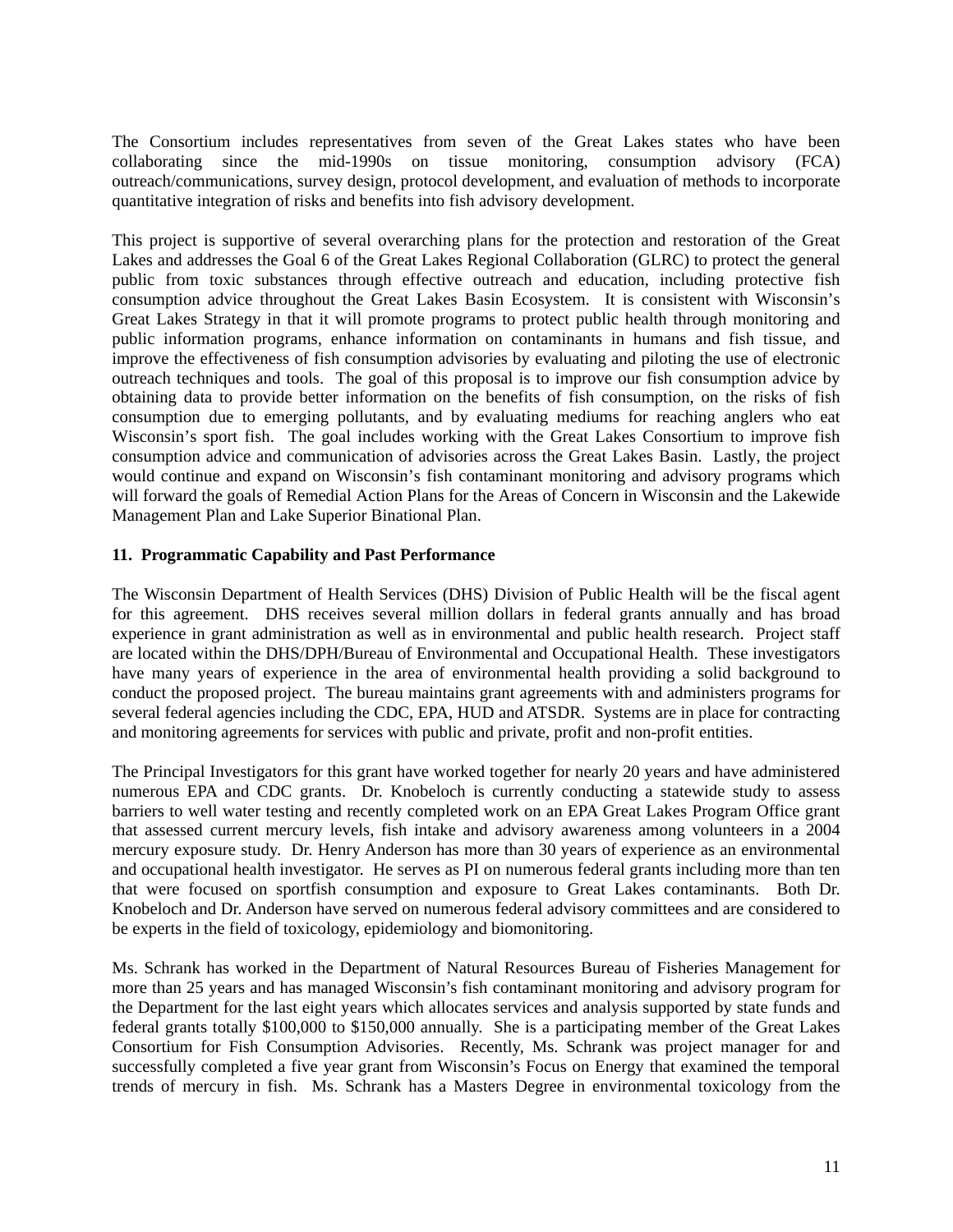University of Wisconsin and is considered to be an experienced professional specialist in fish contaminants, aquatic toxicology, and water resources management programs.

These investigators have served or currently serve as PIs and Co-PIs on the following grants and contracts are related to the Great Lakes initiative:

### **Henry Anderson**

Protocol for a Uniform Advisory for Great Lakes Fish Consumption Henry Anderson, MD, PI USEPA/GLNPO Assistance no. GL-965527-01 Award amount: \$125,000 Contract dates: 10/01/2007-12/31/2010

Project status: This grant was extended. State-sponsored outreach projects have been collected to create a Fish Advisory Toolbox. All progress reports have been submitted on time and project goals been met. The grant was extended to allow full implementation of the toolbox by consortium states.

Endocrine Disrupting Chemicals and Thyroid Outcomes

US EPA STAR Grant no. RD-83025401-1

Award amount: \$2,288,208

Contract Period: 3/01/03 to 6/28/09

Project Status: Completed. The funding period for this project was extended through March 2009 to support follow-up studies of PBDE exposure pathways. All progress reports were submitted on time and all program objectives and goals have been met. Project findings have resulted in several publications in peer-reviewed journals.

# **Lynda Knobeloch**

Surveillance of Harmful Algal Blooms Contract CDC grant no. 1U38EH000332-01 Contract amount: \$750,000 Current contract dates: 10/01/2008 -09/29/2013. Project status: Ongoing

This contract was awarded in October of 2008. To date, all progress reports have been completed on time. Our program accomplishments have exceeded CDC's requirements and many of our electronic case ascertainment methods are being proposed for use by other contractors. A manuscript summarizing human and animal case reports for 2009 is in preparation.

Follow-up Study of Volunteers in a 2004 Mercury Exposure Study

USEPA/GLNPO Assistance no. GL-00E358-01-2 Contract period: 10/01/2007-12/31/2009

Award amount: \$100,000

Project status: Completed. All progress reports were submitted on time and the proposed goals and objectives have been met. A manuscript summarizing our findings has been submitted to Environmental Research and is currently in review status.

Great Lakes Charter Captain Mortality Study Lynda Knobeloch, PhD, PI Great Lakes Commission, Great Lakes Air Deposition Program Contract dates: 03/29/2006-07/31/2008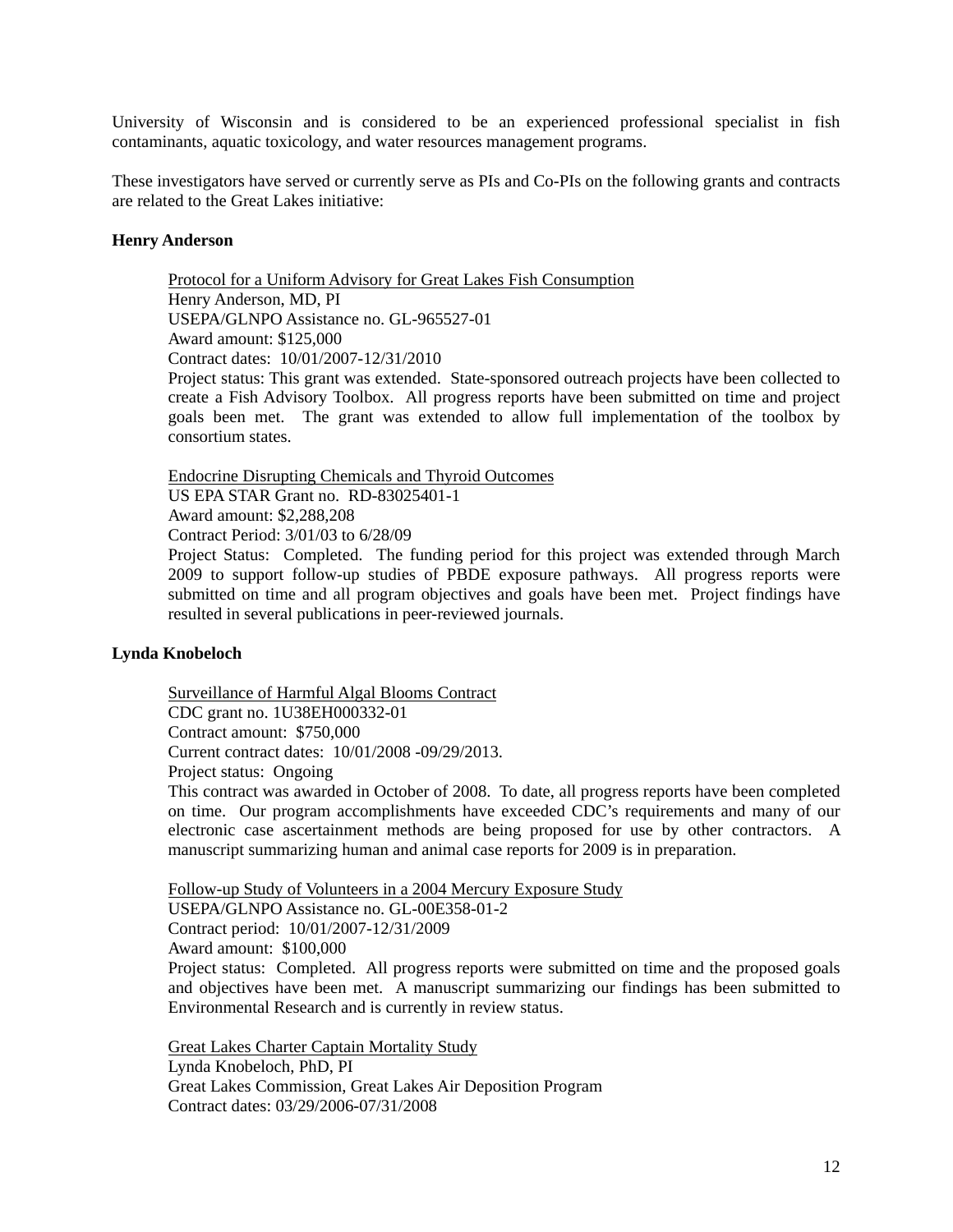Award amount: \$114,815

Project status: Completed on time with all objectives and goals met. Study findings were presented at the 5nd Annual Conference on Great Lakes Research and described in a publication by Tomasallo et al, 2009.

### **Facilities and Other Resources**

### *The Wisconsin Department of Health Services*

This state office building houses the department's six divisions (Public Health, Health Care Access and Accountability, Mental Health and Substance Abuse Services, Quality Assurance, Long Term Care, Enterprise Services) as well as it's executive offices and is equipped with a state-of-the art multiple password protected computer network with high speed T-1 line secure internet access. All electronic networks and file storage areas are HIPPA compliant, secure and approved for storage of vital records and confidential medical and research files. Project investigators and University of Wisconsin Population Health Sciences (UWPHS) employees, working on contract with the WDHS, will reside in the Bureau of Environmental and Occupational Health. This Bureau currently houses approximately 80 staff and provides office space, desks, telephones, computers, and IT support staff to all employees. The project investigators and UWPHS employees will have access to these same resources as well as printers and copiers, freezer space for blood specimens and a centrifuge.

# *Wisconsin Department of Natural Resources*

Wisconsin DNR, in conjunction with Wisconsin Health Services, has issued fish consumption advice since 1976 initially due to the discovery of PCBs in some species of fish. Since the 1970s, Wisconsin Department of Natural Resources (DNR) has collected and tested fish from over 1,600 locations in the state and boundary waters. To date, testing has included mercury (over 22,000 records), total PCBs (over 15,000 records), banned pesticides, dioxin and furan congeners, other metals and persistent organic chemicals. Recent analyses have added records for perflourinated chemicals and polybrominated diphenyl ethers. In 2000, Wisconsin adopted a general advisory that applies to all waters but exceptions to this advice are necessary for 148 locations (2009 advisory update) due to higher concentrations of mercury, PCBs, dioxin/furans, and perflourooctane sulfonate. As new data is obtained at approximately 40 to 90 locations in recent years, fish consumption advice is updated. Fish advisory updates are posted on the DNR's fish advisory web site, in a booklet (28,000) available for public distribution. Outreach occurs via annual press releases highlighting the web site update and availability of the booklet. Information on the general fish consumption advice is also included in Wisconsin's fishing regulations booklet.

#### *University of Wisconsin Survey Center*

The University of Wisconsin Survey Center, a unit of the College of Letters & Science at the University of Wisconsin-Madison, has been working in the field of survey research since its inception in 1987. The Center conducts telephone, face-to-face, mail, and web surveys, and focus groups for clients on a cost-reimbursement basis. UWSC has the experience and capacity to conduct all forms of survey research. The Center completes thousands of interviews each year, often using long, complex, survey instruments.

UWSC has state-of-the-art interviewing and data processing equipment; employs a staff of well-trained, professional interviewers and uses advanced training, supervision, and interviewing procedures designed to produce research data of the highest quality. UWSC staff are skilled using CATI (Computer Assisted Telephone Interview) systems and are experienced in the preparation and analysis of complex data files.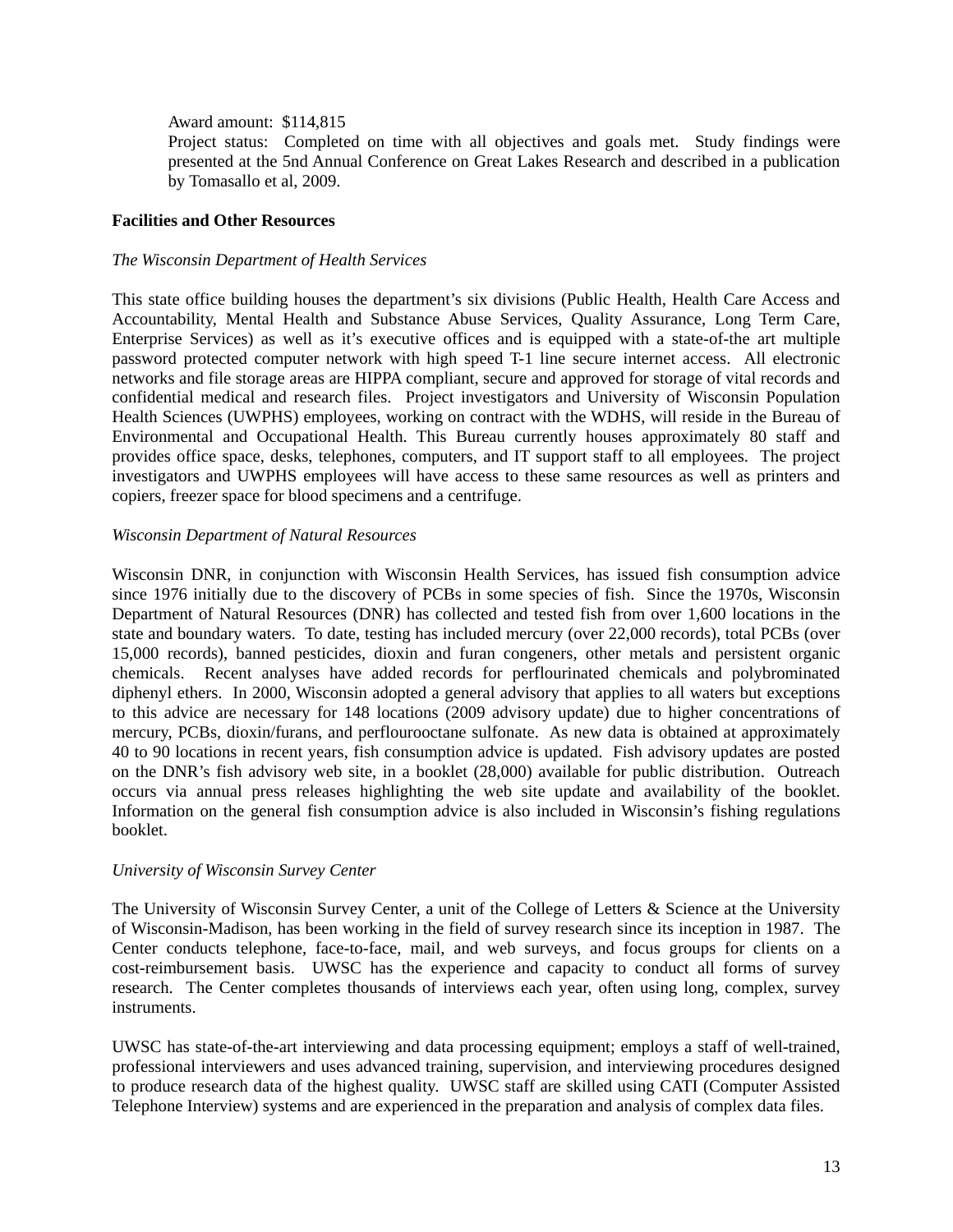The Center will provide the office space and technology needed to develop and deploy a web-based survey tool that can be accessed and completed from remote computers connected to the internet. Survey data will automatically be entered into an electronic database and will be analyzed using common software packages such as MS Access, MS Excel and SAS. The space, resources and personnel will be available for this project in Years 1 through 3. The proximity of the Center to the office of the Research Program Manager, located at the Wisconsin Department of Health Services is approximately 2 miles which facilitates communication and monitoring of the Center's work.

### *Wisconsin State Laboratory of Hygiene*

The WSLH provides clinical, environmental, and industrial analytical services, specialized public health procedures, reference testing, training, technical assistance and consultation for private and public health agencies. WSLH is part of the University of Wisconsin-Madison through which they perform research and instruction related to public and environmental health laboratory services. The WSLH is certified by the U. S. Environmental Protection Agency and the Wisconsin Department of Natural Resources and the on an annual basis. The Wisconsin Department of Natural Resources certifies the WSLH under the provisions of the Wisconsin Administrative Code, ch. NR 149 for a number of environmental parameters, including PCBs. The laboratory is also accredited under the National Environmental Laboratory Accreditation Program. A complete Quality Assurance and Quality Control Program is maintained, including a sample tracking and LIMS system for sample and data management. The laboratory has participated in the ASTDR Great Lakes Research Program Quality Assurance/Quality Control Project. The WSLH has almost 20 years of experience in extracting and analyzing human serum for PCBs, DDT metabolites, and 4 years analyzing human serum for PBDEs. The organic chemistry staff includes 17 experienced environmental chemists. WSLH will provide laboratory and office space and computers in order to conduct specimen analysis. The WSLH will not have access to confidential data such as personal identifiers or residential address.

#### *University of Wisconsin-Madison, Survey on the Health of Wisconsin (SHOW)*

DHS will contract with SHOW to analyze stored serum from 2009 SHOW volunteers for omega-3 fatty acids and selenium. During years 1 and 2 of the project, SHOW staff will collect blood and hair samples from 100 elderly men who eat frequent meals of Great Lakes sportfish. These samples will be analyzed by the Wisconsin State Laboratory of Hygiene for omega-3 fatty acids, selenium and known and emerging contaminants. The Survey of the Health of Wisconsin (SHOW) is the first statewide research survey of its kind to measure information on critical health conditions in Wisconsin. Findings from SHOW will present a comprehensive picture of the health of Wisconsin residents, helping to identify needs and target resources where they are most needed. The SHOW team includes licensed phlebotomists and survey research experts from the UW department of Population Health Sciences